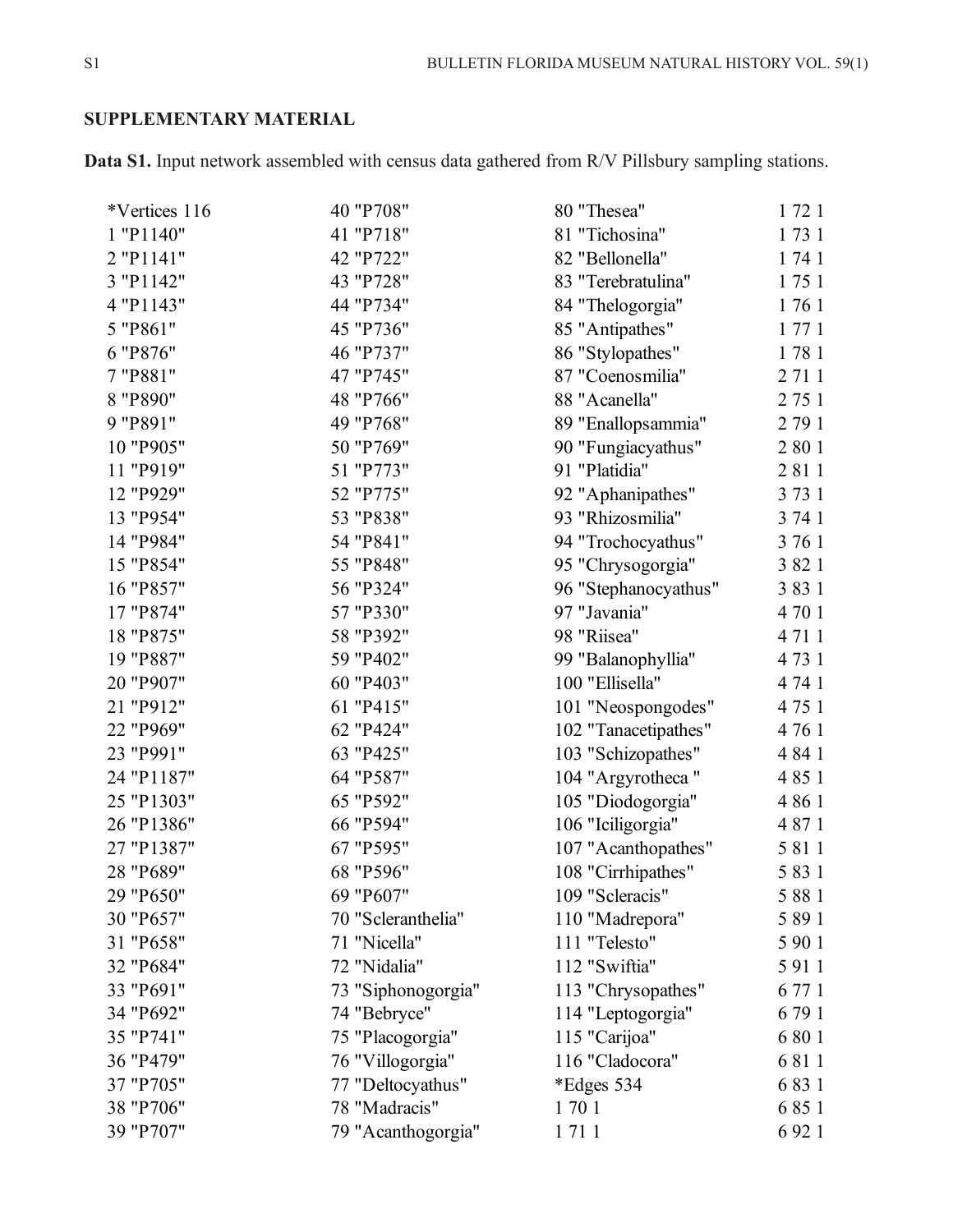### **Data S1 continued.**

| 6 9 3 1 | 14 86 1  | 19 71 1  | 24 110 1 |
|---------|----------|----------|----------|
| 6 94 1  | 14 88 1  | 19 100 1 | 25 70 1  |
| 7771    | 14 90 1  | 19 10 11 | 25 71 1  |
| 7791    | 14 95 1  | 19 102 1 | 25 72 1  |
| 7881    | 14 97 1  | 19 109 1 | 25 73 1  |
| 7891    | 15 71 1  | 20 72 1  | 25 74 1  |
| 7901    | 15 78 1  | 20 74 1  | 25 75 1  |
| 7951    | 15 80 1  | 20 75 1  | 25 76 1  |
| 7961    | 15 84 1  | 20 76 1  | 25 77 1  |
| 8 7 1 1 | 15 85 1  | 20 78 1  | 25 78 1  |
| 8731    | 15 92 1  | 20 80 1  | 25 79 1  |
| 8 7 7 1 | 15 100 1 | 20 81 1  | 25 80 1  |
| 8791    | 15 101 1 | 20 84 1  |          |
|         |          |          | 25 84 1  |
| 8811    | 15 102 1 | 20 98 1  | 25 87 1  |
| 8 8 6 1 | 15 103 1 | 20 100 1 | 25 98 1  |
| 8 9 4 1 | 15 104 1 | 20 109 1 | 25 108 1 |
| 8 9 7 1 | 16 71 1  | 21 85 1  | 25 111 1 |
| 9711    | 16 76 1  | 21 100 1 | 25 112 1 |
| 9 77 1  | 16781    | 21 101 1 | 26 71 1  |
| 9 8 4 1 | 16 80 1  | 21 102 1 | 26 73 1  |
| 9861    | 16 85 1  | 21 105 1 | 26 75 1  |
| 9881    | 16 92 1  | 22 71 1  | 26 78 1  |
| 9 9 0 1 | 16 93 1  | 22 77 1  | 26 85 1  |
| 10771   | 16 10 11 | 22 87 1  | 26 86 1  |
| 10 81 1 | 16 102 1 | 22 92 1  | 26 92 1  |
| 10 83 1 | 16 104 1 | 22 93 1  | 26 102 1 |
| 10 91 1 | 16 105 1 | 22 97 1  | 27 71 1  |
| 11761   | 16 106 1 | 22 100 1 | 27 78 1  |
| 11 90 1 | 17 77 1  | 22 107 1 | 27 85 1  |
| 11951   | 17811    | 23 73 1  | 27 98 1  |
| 11981   | 17871    | 23 75 1  | 28 88 1  |
| 11 99 1 | 17921    | 23 78 1  | 28 95 1  |
| 12 81 1 | 17 106 1 | 23 81 1  | 28 108 1 |
| 12 83 1 | 17 107 1 | 23 84 1  | 28 110 1 |
| 12 91 1 | 18 74 1  | 23 86 1  | 28 113 1 |
| 12 94 1 | 18761    | 23 87 1  | 29 81 1  |
|         |          |          |          |
| 13 79 1 | 18781    | 23 94 1  | 29 85 1  |
| 13 83 1 | 18 86 1  | 23 103 1 | 29 100 1 |
| 13 88 1 | 18981    | 24 88 1  | 29 105 1 |
| 13 96 1 | 18 100 1 | 24 89 1  | 29 112 1 |
| 14 72 1 | 18 103 1 | 24 97 1  | 30 79 1  |
| 14 81 1 | 18 108 1 | 24 102 1 | 30 80 1  |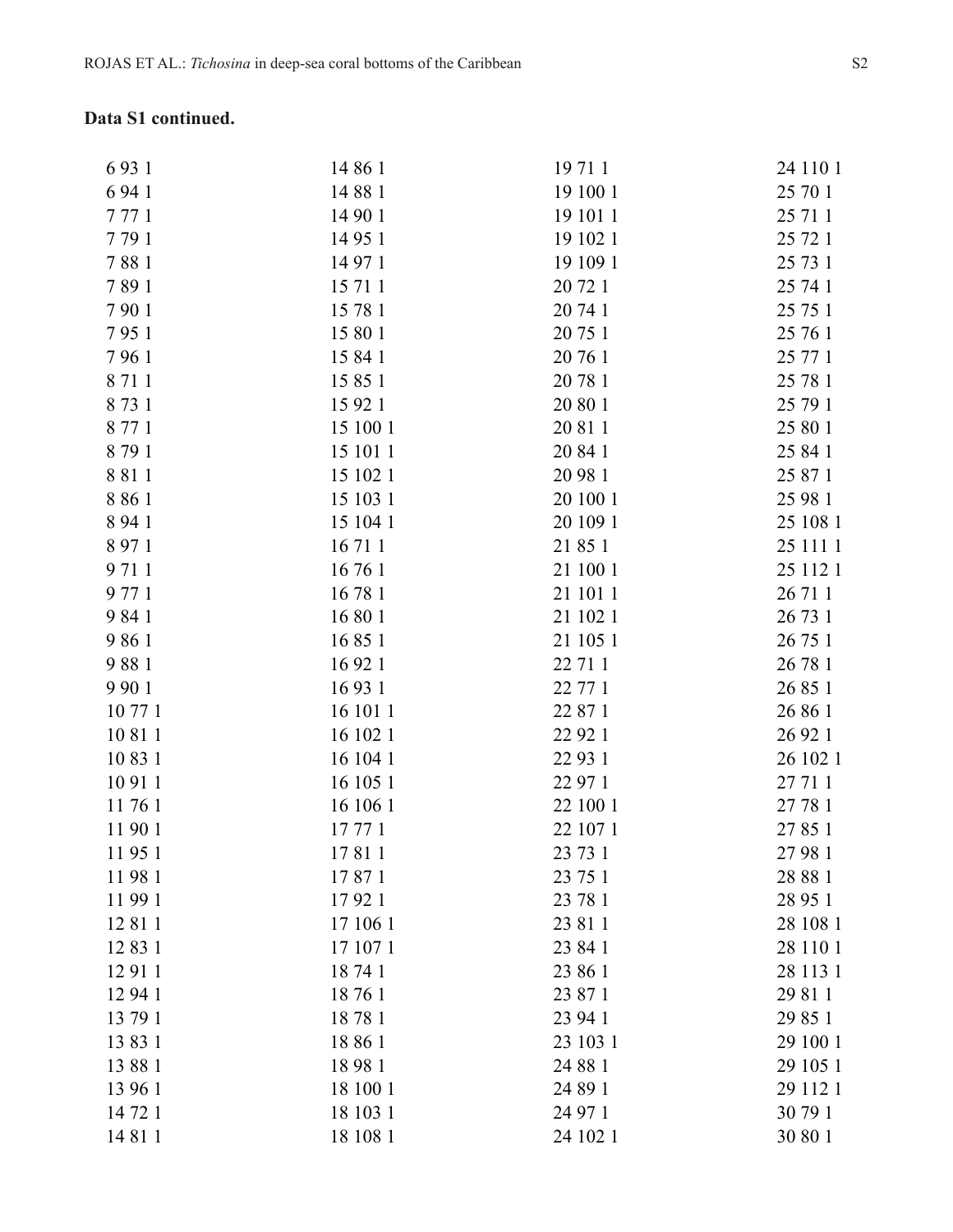# **Data S1 continued.**

| 30 81 1  | 37 79 1  | 41 116 1 | 45 112 1 |
|----------|----------|----------|----------|
| 30 85 1  | 37 80 1  | 42 72 1  | 46 71 1  |
| 30 100 1 | 37 82 1  | 42 82 1  | 46 72 1  |
| 31 72 1  | 37 84 1  | 42 84 1  | 46 73 1  |
| 31 80 1  | 37 89 1  | 42 99 1  | 46 75 1  |
| 31811    | 37 92 1  | 42 100 1 | 46 80 1  |
| 31 83 1  | 37 97 1  | 42 105 1 | 46 81 1  |
| 31 99 1  | 37 99 1  | 42 114 1 | 46 82 1  |
| 32 85 1  | 37 100 1 | 43 79 1  | 46 83 1  |
| 32 100 1 | 37 102 1 | 43 82 1  | 46 89 1  |
| 32 105 1 | 37 105 1 | 43 85 1  | 46 92 1  |
| 32 112 1 | 37 111 1 | 43 99 1  | 46 99 1  |
| 32 114 1 | 37 112 1 | 43 100 1 | 46 100 1 |
| 33 70 1  | 37 114 1 | 43 105 1 | 46 102 1 |
| 33 71 1  | 37 115 1 | 43 115 1 | 46 105 1 |
| 33 100 1 | 38 84 1  | 43 116 1 | 46 116 1 |
| 33 102 1 | 38 85 1  | 44 72 1  | 47 71 1  |
| 34 71 1  | 38 92 1  | 44 80 1  | 47 72 1  |
| 34 76 1  | 38 102 1 | 44 81 1  | 47 73 1  |
| 34 79 1  | 38 107 1 | 44 82 1  | 47 76 1  |
| 34 85 1  | 38 115 1 | 44 83 1  | 47 79 1  |
| 34 109 1 | 39 74 1  | 44 85 1  | 47 80 1  |
| 34 112 1 | 39 78 1  | 44 89 1  | 47 82 1  |
| 35 71 1  | 39 80 1  | 44 99 1  | 47 84 1  |
| 35 74 1  | 39 81 1  | 44 100 1 | 47 85 1  |
| 35 81 1  | 39 83 1  | 44 101 1 | 47 102 1 |
| 35 85 1  | 39 100 1 | 44 114 1 | 47 103 1 |
| 35 88 1  | 39 116 1 | 45 71 1  | 47 105 1 |
| 35 96 1  | 40 73 1  | 45 75 1  | 47 108 1 |
| 35 110 1 | 40 74 1  | 45 78 1  | 47 109 1 |
| 35 113 1 | 40 80 1  | 45 79 1  | 47 112 1 |
| 36 71 1  | 40 81 1  | 45 80 1  | 48 79 1  |
| 36 81 1  | 40 83 1  | 45 81 1  | 48 80 1  |
| 36 94 1  | 40 85 1  | 45 84 1  | 48 82 1  |
| 36 98 1  | 40 92 1  | 45 86 1  | 48 85 1  |
| 36 109 1 | 40 99 1  | 45 91 1  | 48 92 1  |
| 37 70 1  | 40 100 1 | 45 92 1  | 48 108 1 |
| 37 71 1  | 40 103 1 | 45 93 1  | 48 111 1 |
| 37 74 1  | 40 116 1 | 45 100 1 | 48 114 1 |
| 37 75 1  | 41 99 1  | 45 102 1 | 49 72 1  |
| 37 76 1  | 41 105 1 | 45 109 1 | 49 85 1  |
| 37 78 1  | 41 114 1 | 45 111 1 | 49 99 1  |
|          |          |          |          |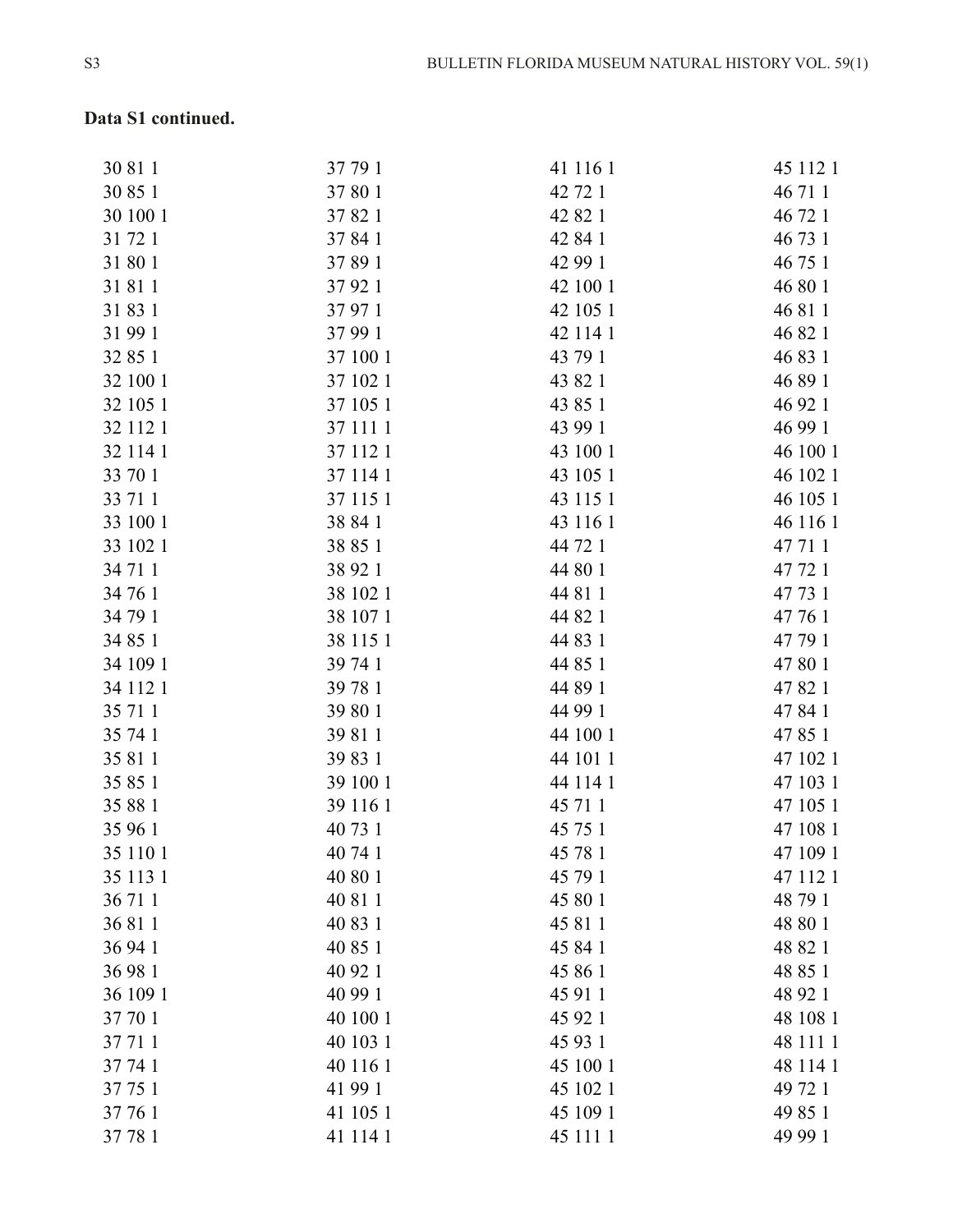### **Data S1 continued.**

| 53 109 1<br>59 105 1 | 65 79 1  |
|----------------------|----------|
| 54 85 1<br>59 109 1  | 65 80    |
| 54 93 1<br>59 111 1  | 65 85    |
| 54 106 1<br>60 71 1  | 65 86    |
| 54 111 1<br>60 73 1  | 65 92    |
| 55 74 1<br>60 74 1   | 65 98    |
| 55 79 1<br>60 79 1   | 65 100   |
| 55 80 1<br>60 82 1   | 65 101 1 |
| 55 83 1<br>60 84 1   | 65 102 1 |
| 55 92 1<br>60 85 1   | 65 109   |
| 55 94 1<br>60 92 1   | 65 111   |
| 55 98 1<br>60 99 1   | 66 75    |
| 55 99 1<br>60 105 1  | 66 81    |
| 55 100 1<br>60 112 1 | 6683     |
| 55 108 1<br>61 74 1  | 66 91    |
| 56 71 1<br>61 76 1   | 66 95    |
| 56 80 1<br>61 104 1  | 67 74 1  |
| 56 99 1<br>61 105 1  | 67 75    |
| 56 100 1<br>61 109 1 | 67 93 1  |
| 56 105 1<br>62 71 1  | 67 99 1  |
| 62 74 1<br>56 111 1  | 67 106   |
| 56 115 1<br>62 80 1  | 68 80    |
| 57 71 1<br>62 98 1   | 68 89    |
| 57 74 1<br>62 102 1  | 68 99    |
| 57 85 1<br>62 109 1  | 68 107   |
| 57 93 1<br>62 113 1  | 69 77 1  |
| 57 100 1<br>63 71 1  | 6988     |
| 57 104 1<br>63 85 1  | 69 90    |
| 57 105 1<br>63 99 1  | 69 96    |
| 57 112 1<br>63 105 1 | 69 110 1 |
| 58 71 1<br>64 81 1   |          |
| 64 90 1<br>58 72 1   |          |
| 64 91 1<br>58 73 1   |          |
| 64 97 1<br>58 78 1   |          |
| 64 103 1<br>58 85 1  |          |
| 64 113 1<br>58 100 1 |          |
| 58 105 1<br>65 71 1  |          |
| 58 109 1<br>65 72 1  |          |
| 65 74 1<br>58 112 1  |          |
| 65 75 1<br>58 114 1  |          |
| 65 76 1<br>59 85 1   |          |
| 59 100 1<br>65 78 1  |          |
|                      |          |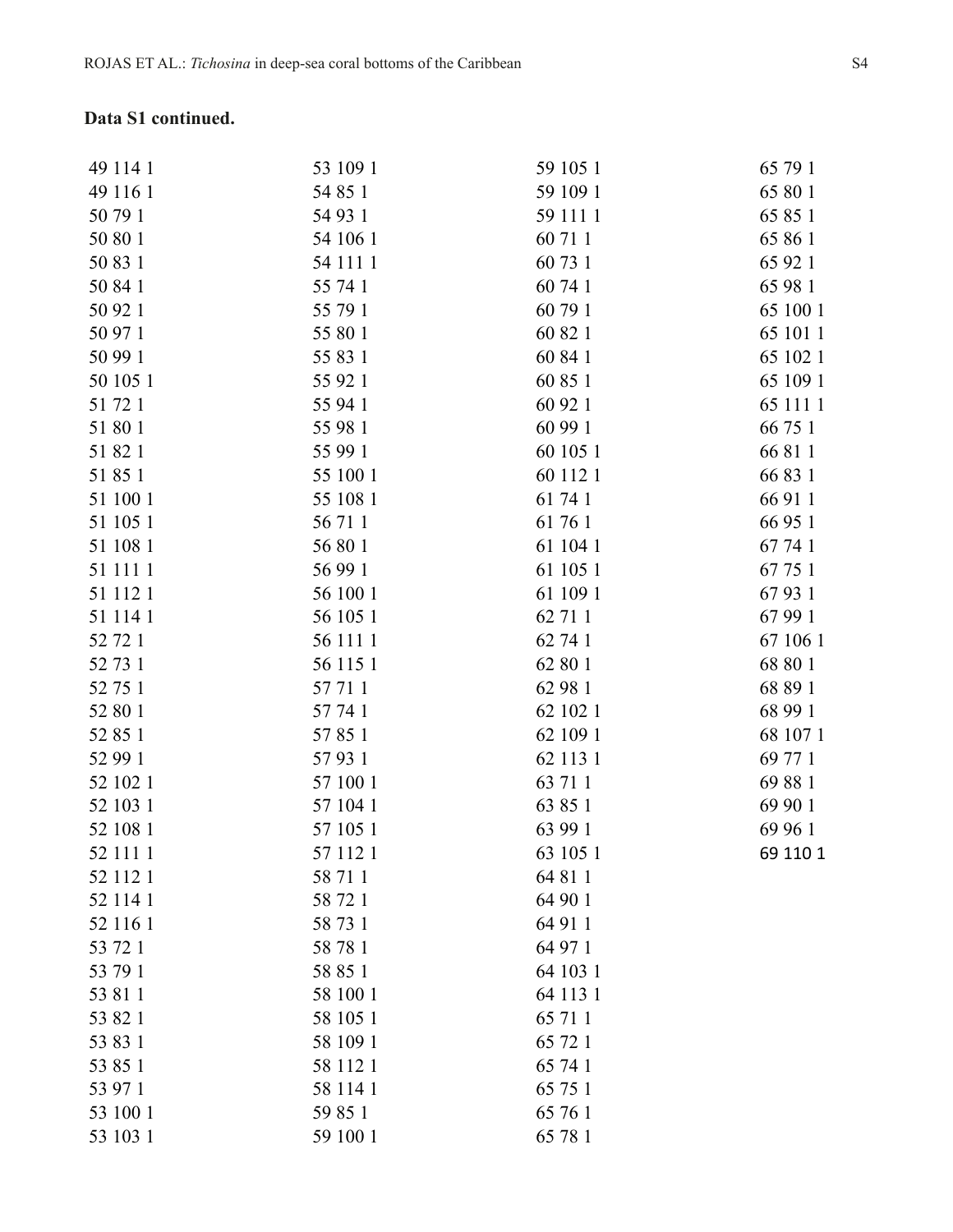Data S2. Clustered network. This standard file contains the reference solution. Each row begins with the module assignments of a node in a colon-separated format. Nodes within each module are sorted by the total amount of flow they contain. The decimal number is the amount of flow in each node. The clustering procedure was implemented using the Infomap algorithm (Rosvall and Bergstrom, 2008).

# Codelength =  $6.51405$  bits. # path flow name physicalId 1:1 0.00842697 "P1140" 1 1:2 0.00468165 "P1141" 2 1:3 0.00468165 "P1142" 3 1:4 0.0093633 "P1143" 4 1:5 0.0102996 "P854" 15 1:6 0.011236 "P857" 16 1:7 0.00749064 "P875" 18 1:8 0.00468165 "P887" 19 1:9 0.0102996 "P907" 20 1:10 0.00468165 "P912" 21 1:11 0.00842697 "P991" 23 1:12 0.0159176 "P1303" 25 1:13 0.00749064 "P1386" 26 1:14 0.00374532 "P1387" 27 1:15 0.00468165 "P650" 29 1:16 0.00468165 "P657" 30 1:17 0.00468165 "P684" 32 1:18 0.00374532 "P691" 33 1:19 0.00561798 "P692" 34 1:20 0.0196629 "P705" 37 1:21 0.00561798 "P706" 38 1:22 0.00655431 "P707" 39 1:23 0.0102996 "P708" 40 1:24 0.00374532 "P718" 41 1:25 0.00655431 "P722" 42 1:26 0.00749064 "P728" 43 1:27 0.0102996 "P734" 44 1:28 0.0149813 "P736" 45 1:29 0.0140449 "P737" 46 1:30 0.0140449 "P745" 47 1:31 0.00749064 "P766" 48 1:32 0.00468165 "P768" 49 1:33 0.00749064 "P769" 50 1:34 0.0093633 "P773" 51 1:35 0.0121723 "P775" 52 1:36 0.0093633 "P838" 53 1:37 0.0093633 "P848" 55

1:38 0.00655431 "P324" 56 1:39 0.00749064 "P330" 57 1:40 0.0093633 "P392" 58 1:41 0.00468165 "P402" 59 1:42 0.0102996 "P403" 60 1:43 0.00468165 "P415" 61 1:44 0.00655431 "P424" 62 1:45 0.00374532 "P425" 63 1:46 0.0159176 "P592" 65 1:47 0.00468165 "Scleranthelia" 70 1:48 0.0252809 "Nicella" 71 1:49 0.0140449 "Nidalia" 72 1:50 0.0121723 "Siphonogorgia" 73 1:51 0.0159176 "Bebryce" 74 1:52 0.0131086 "Placogorgia" 75 1:53 0.0121723 "Villogorgia" 76 1:54 0.0131086 "Madracis" 78 1:55 0.0168539 "Acanthogorgia" 79 1:56 0.0224719 "Thesea" 80 1:57 0.0102996 "Bellonella" 82 1:58 0.0121723 "Thelogorgia" 84 1:59 0.0271536 "Antipathes" 85 1:60 0.00842697 "Stylopathes" 86 1:61 0.0149813 "Aphanipathes" 92 1:62 0.00842697 "Riisea" 98 1:63 0.0168539 "Balanophyllia" 99 1:64 0.0243446 "Ellisella" 100 1:65 0.00561798 "Neospongodes" 101 1:66 0.0140449 "Tanacetipathes" 102 1:67 0.00749064 "Schizopathes" 103 1:68 0.00374532 "Argyrotheca " 104 1:69 0.0177903 "Diodogorgia" 105 1:70 0.00749064 "Cirrhipathes" 108 1:71 0.011236 "Scleracis" 109 1:72 0.0093633 "Telesto" 111 1:73 0.011236 "Swiftia" 112 1:74 0.0093633 "Leptogorgia" 114 1:75 0.00374532 "Carijoa" 115 1:76 0.00655431 "Cladocora" 116